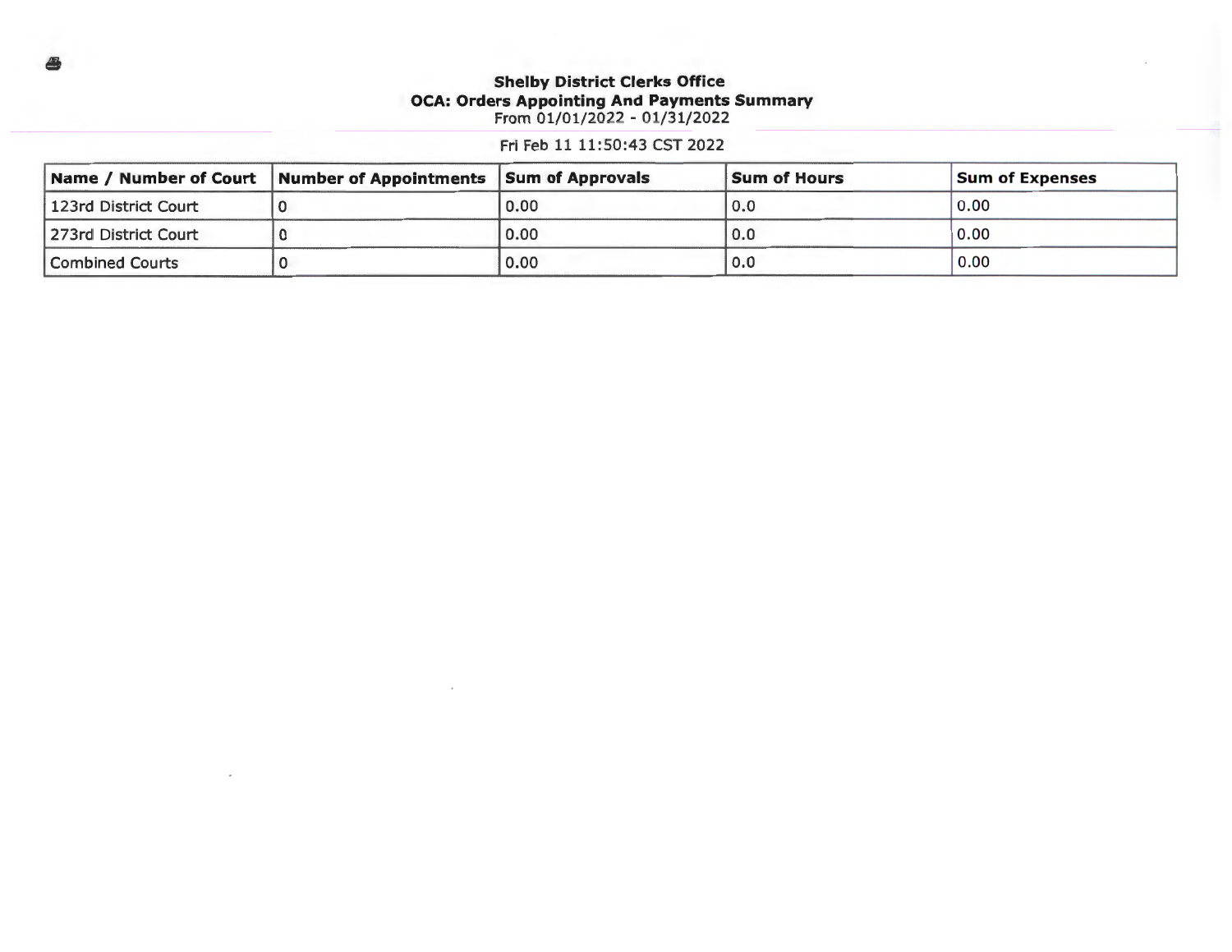### Shelby District Clerks Office OCA: Orders Appointing and/or Approving Attorney/Guardian Ad Litem Appointments Approved from 01/01/2022 - 01/31/2022

Fri Feb 11 11:50:43 CST 2022

| Name<br>Number of Judge/<br>Court | Name of<br>Master/                             | Cause<br>Number | <b>Case Style</b> | Name of Person<br><b>Appointed</b> | Bar<br>No. | Pos. to which<br><b>Appointed</b> | <b>Appointee</b><br>Relation | Date of<br>Appointment |
|-----------------------------------|------------------------------------------------|-----------------|-------------------|------------------------------------|------------|-----------------------------------|------------------------------|------------------------|
|                                   | Referee<br><b>Making</b><br><b>Appointment</b> |                 |                   |                                    |            |                                   |                              |                        |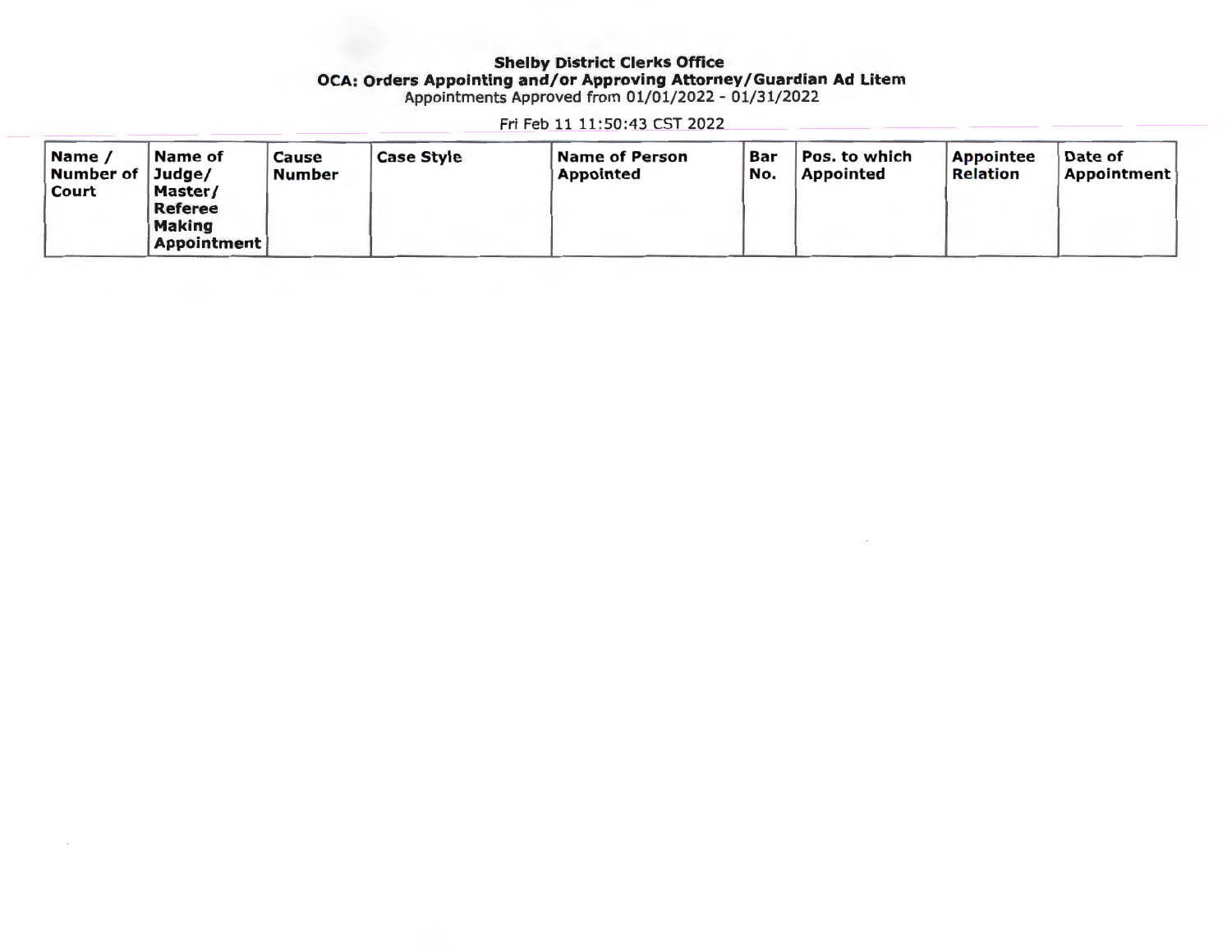# Shelby District Clerks Office

Payments Approved from 01/01/2022 - 01/31/2022

Fri Feb 11 11:50:43 CST 2022

| Name /<br>Number Judge/<br>l of<br><b>Court</b> | Name of<br>Master/<br><b>Referee</b><br><b>Making</b><br><b>Appointment</b> | Cause<br>Number Style Person |  | <b>Case   Name of</b><br><b>Appointed</b> |  | Bar Pos. to<br>No. which<br><b>Appointed</b> | <b>Appointee Date of</b><br>Relation | <b>Appointment Appoval of</b> | Date of   Source   Amount   Hrs | Funds |  | <b>Billed</b> | <b>Expenses</b> |
|-------------------------------------------------|-----------------------------------------------------------------------------|------------------------------|--|-------------------------------------------|--|----------------------------------------------|--------------------------------------|-------------------------------|---------------------------------|-------|--|---------------|-----------------|
|-------------------------------------------------|-----------------------------------------------------------------------------|------------------------------|--|-------------------------------------------|--|----------------------------------------------|--------------------------------------|-------------------------------|---------------------------------|-------|--|---------------|-----------------|

Close Attorney Report